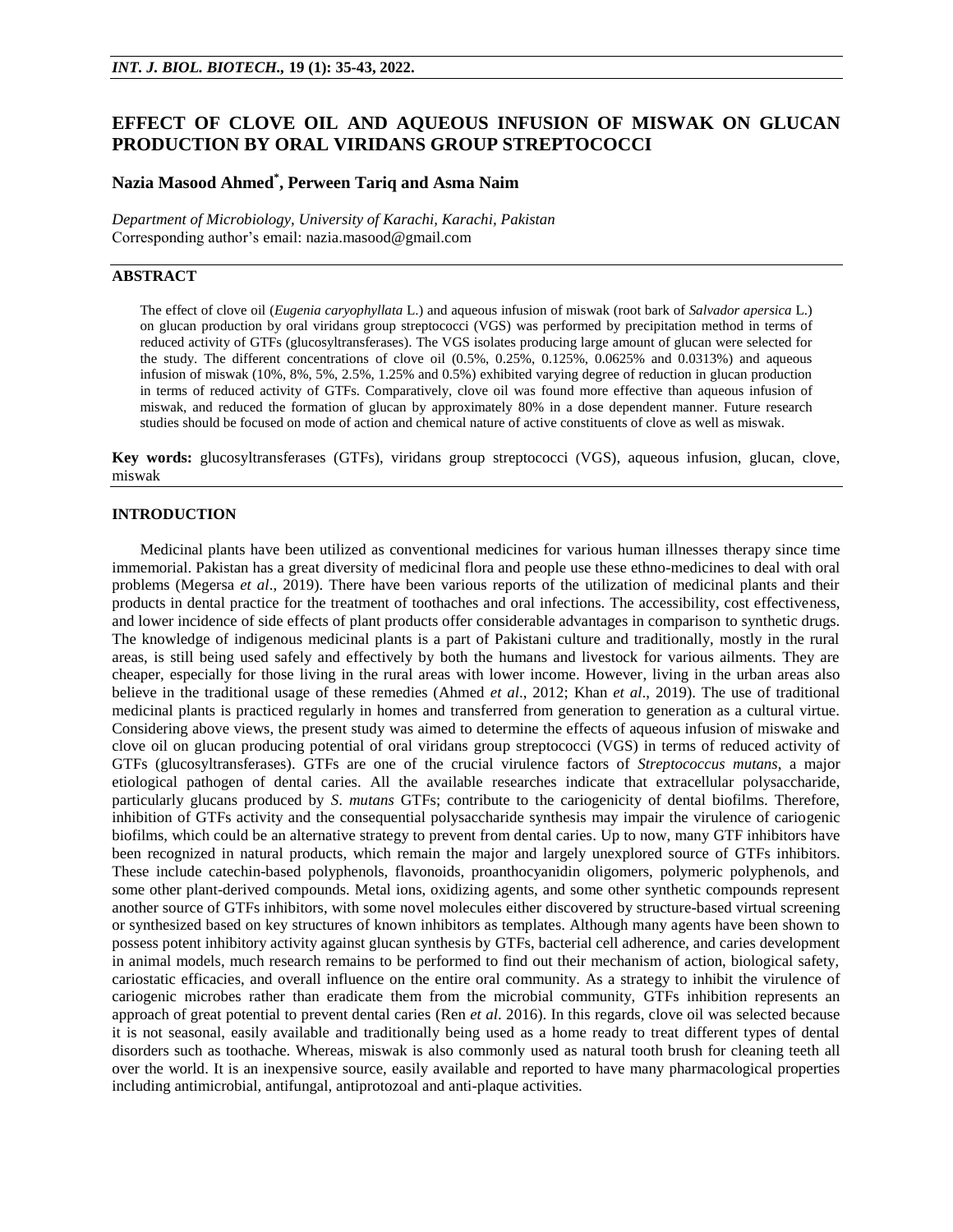## **MATERIALS AND METHODS**

The effect of clove oil and aqueous infusion of miswak on the glucan producing potential of VGS was determined according to the method described by Masumoto *et al*. (1987) and Figueiredo *et al*. (2010) in terms of reduced activity of GTFs.

#### **ISOLATES**

Fifty three isolates belonging to 6 different species of *Streptococcus* viz., *S*. *anginosus* (08), *S*. *intermedius* (05), *S*. *sanguis* (05), *S*. *salivarius* (01), *S*. *oralis* (04) and *S*. *mutans* (26) were used for the study. These isolates were recovered from oral cavity of carious and non-carious subjects from different areas of Karachi, Pakistan and isolates were maintained on sodium azide blood agar medium (Baron *et al*. 1994).

## **SELECTION, COLLECTION AND AUTHENTICATION OF CLOVE OIL AND AQUEOUS INFUSION OF MISWAK**

Clove oil (*Eugenia caryophyllata* L.) and aqueous infusion of miswak (root bark of *Salvadora persica* L.) were selected based on previous preliminary screening for their strong antibacterial activities on growth of VGS. Both were purchased from local market of Karachi, Pakistan and identified by taxonomist and the herbaria were made and deposited at Department of Botany, University of Karachi.

### **CONCENTRATIONS OF AQUEOUS INFUSION OF MISWAK AND CLOVE OIL**

The different concentrations of clove oil (0.5%, 0.25%, 0.125%, 0.0625% and 0.0313%) and aqueous infusion of miswak (10%, 8%, 5%, 2.5%, 1.25% and 0.5%) was prepared to check their activity on glucan production (Mandava *et al*. 2019).

#### **BASE MEDIUM**

Brain Heart Infusion Broth (BHIB) (Merck) was used for preparation of inoculum and 5% Sucrose broth containing 0.04% Sodium azide was used for preparation of cell-free supernatant used as the crude GTFs (Masumoto *et al*. 1987).

#### **PRECIPITATION OF GLUCAN**

Precipitation of glucan was performed by precipitation method (Masumoto *et al*. 1987; Mandava *et al*. 2019). One milliliter standardized inoculum was transferred to 9 ml BHI broth and incubated at 35-37°C for 18-24 hours. After incubation, the tube was centrifuged at  $3000 \times g$  for 10 minutes at 4°C to obtain cell-free supernatant. This cell-free supernatant was used as the crude GTFs (crude glucosyltransferase). BHI broth containing 5% sucrose (8ml) was prepared and different concentrations of clove oil and aqueous infusion of miswak (1ml) were inoculated into the media. Furthermore crude GTFs (1ml) was incorporated into the media to increase the glucan production. All the sets of tubes containing different concentrations of clove oil and aqueous infusion of miswak including positive and negative controls were incubated at 35-37˚C for 24h. After incubation, the inoculated tubes of different concentrations of clove oil and aqueous infusion of miswak were centrifuged at 3000 x g for 10 minutes at 4˚C. The precipitates of insoluble glucan were deposited at the bottom of the tubes and supernatant was decanted carefully without disturbing the precipitates. The precipitate was then washed with sterile distilled water three times and centrifugation was performed at 3000 x g for 10 minutes at each step. The precipitate of insoluble glucan was dried and weighed.

#### **INTERPRETATION**

The difference in the amount of glucan produced by VGS in control and at various concentrations of aqueous infusion of miswak and clove oil was noted in terms of the dry weight in milligram (mg) (Figueiredo *et al*. 2010).

### **RESULTS AND DISCUSSION**

In the present study, clove oil and aqueous infusion of miswak were selected to determine their effects on glucan production of VGS in terms to reduce GTFs. However, the effect of clove oil and aqueous infusion of miswak against glucan production by VGS have not been thoroughly studied. But the demands of natural plant based remedies like clove and miswak is increasing in developed and underdeveloped countries because these are natural products, having no side effects, not seasonal, easily available at affordable prices, being non narcotic and sometimes the only way of healthcare available to the poor. Besides, they have been reported for treatment of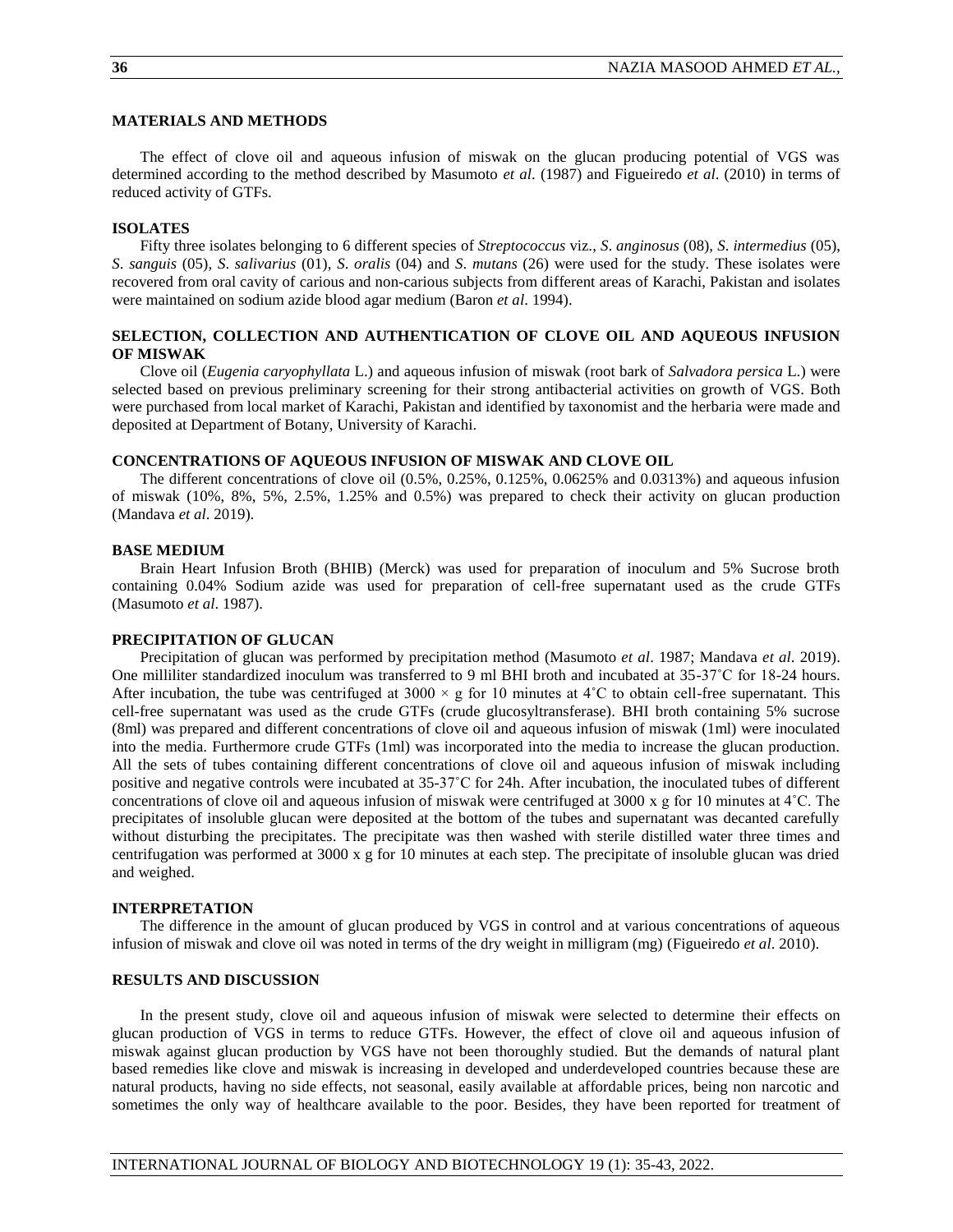different oral problems (Nunez and Aquino, 2012). As clove oil is being used for toothache since long time whereas miswak is commonly used as toothbrush for cleaning teeth (Chavan *et al*. 2014; Vahabi *et al*. 2011; Chaieb *et al*. 2007).

| <b>Organisms</b> | <b>Subjects</b>        | Code                       | <b>Control</b> |               |                        |                |                |                 |
|------------------|------------------------|----------------------------|----------------|---------------|------------------------|----------------|----------------|-----------------|
|                  |                        | No.                        | (mg)           | 0.5%          | 0.25%                  | 0.0125%        | 0.0625%        | 0.0313%         |
|                  | <b>Carious</b>         | SAC1                       | 73.4           | 24.3          | 27.1                   | 28.3           | 29.2           | 29.7            |
|                  |                        | SAC <sub>2</sub>           | 81.9           | ND            | ND                     | 0.7            | 1.1            | 1.9             |
|                  |                        | SAC3                       | 131.1          | 9.0           | 10.7                   | 12.1           | 12.9           | 13.2            |
| S. anginosus     |                        | SAC4                       | 186.2          | 93            | 9.9                    | 10.6           | 11.1           | 14.3            |
|                  |                        | SAC <sub>5</sub>           | 244.6          | 54.2          | 103.5                  | 154.1          | 201.2          | 208.5           |
|                  |                        | SAC6                       | 272.5          | 152.3         | 173.2                  | 181.4          | 190.3          | 198.8           |
|                  |                        | SAC7                       | 388.5          | 108.4         | 130.1                  | 175.5          | 215.7          | 304.8           |
|                  | Non-carious            | SAN1                       | 12.3           | ND            | ND                     | ND             | 0.8            | 3.6             |
|                  |                        | SAN <sub>2</sub>           | 16.6           | ND            | ${\rm ND}$             | 2.8            | 3.0            | 3.2             |
|                  |                        | SAN3                       | 41.8           | ND            | 6.0                    | 7.9            | 8.0            | 9.1             |
|                  |                        | SAN4                       | 97.8           | ND            | ND                     | 6.0            | 9.6            | 10.2            |
|                  |                        | SAN <sub>5</sub>           | 160.7          | 131.3         | 151.6                  | 151.8          | 152.3          | 157.1           |
|                  | <b>Carious</b>         | SIC <sub>1</sub>           | 62.5           | 3.0           | 7.4                    | 8.3            | 10.1           | 13.4            |
|                  |                        | SIC <sub>2</sub>           | 97.4           | ND            | ND                     | ND             | ND             | 5.2             |
| S. intermedius   |                        | SIC <sub>3</sub>           | 101.9          | ND            | ND                     | 5.7            | 7.9            | 9.3             |
|                  | <b>Non carious</b>     | SIN1                       | 18.7           | ND            | ND                     | 3.6            | 9.3            | 9.9             |
|                  |                        | SIN <sub>2</sub>           | 48.4           | ND            | ND                     | ND             | 4.8            | 8.3             |
|                  | <b>Carious</b>         | SSNC1                      | 206.2          | ND            | 3.7                    | 8.6            | 9.1            | 14.3            |
| S. sanguinis     |                        | SSNC <sub>2</sub>          | 297.7          | ND            | 3.3                    | 4.6            | 7.3            | 9.6             |
|                  |                        | SSNC3                      | 324.6          | ND            | 135.2                  | 145.1          | 160.8          | 163.6           |
|                  | Non-carious            | SSNN1                      | 89.4           | 2.5           | 3.4                    | 3.9            | 5.2            | 7.9             |
|                  |                        | SSNN <sub>2</sub>          | 122.4          | ND            | ND                     | 41.1           | 97.5           | 121.7           |
| S. salivarius    | <b>Carious</b>         | SSLC1                      | 77.3           | 0.9           | 1.1                    | 1.8            | 1.9            | 2.1             |
|                  | Non-carious            |                            |                |               |                        | ND             |                |                 |
|                  | <b>Carious</b>         | SOC <sub>1</sub>           | 34.3           | ND*           | 5.4                    | 69             | 8.1            | 8.7             |
|                  |                        | SOC <sub>2</sub>           | 132.2          | ND            | $\overline{\text{ND}}$ | ND             | 35.5           | 45.0            |
| S. oralis        |                        | SOC3                       | 340.7          | 147.4         | 203.1                  | 211.4          | 235.1          | 326.2           |
|                  | Non-carious<br>Carious | SONI<br>SMUC <sub>1</sub>  | 18.3<br>12.2   | ND<br>1.2     | ND                     | 9.1            | 9.9<br>8.1     | 10.1<br>10.4    |
|                  |                        | SMUC <sub>2</sub>          | 39.3           | 9.3           | 2.6<br>17.3            | 3.4<br>19.8    | 19.8           | 20.3            |
|                  |                        | SMUC3                      | 39.9           | ND            | ND                     | 14.3           | 18.7           | 19.0            |
|                  |                        | SMUC4                      | 46.5           | ND            | ND                     | ND             | 0.9            | 1.7             |
|                  |                        | SMUC5                      | 52.1           | 9.3           | 11.0                   | 11.4           | 14.3           | 14.9            |
|                  |                        | SMUC <sub>6</sub><br>SMUC7 | 54.3<br>54.4   | ND<br>ND      | ND<br>ND               | ND<br>0.6      | 19.3<br>9.0    | 21.3<br>9.0     |
|                  |                        | SMUC <sub>8</sub>          | 54.8           | 1.1           | 1.9                    | 3.4            | 7.7            | 79              |
|                  |                        | SMUC9                      | 59.4           | 11.3          | 12.4                   | 12.9           | 12.9           | 14.1            |
|                  |                        | SMUC10                     | 67.8           | 13.8          | 20.1                   | 21.4           | 27.4           | 27.9            |
|                  |                        | SMUC11                     | 88.1           | ND            | ND                     | ND             | 0.3            | 0.7             |
| S. mutans        |                        | SMUC12<br>SMUC13           | 99.3<br>1113   | ND<br>ND      | 21.3<br>ND             | 23.4<br>5.8    | 27.4<br>7.7    | 29.1<br>8.1     |
|                  |                        | SMUC14                     | 122.5          | ND            | 13.0                   | 39.1           | 48.1           | 99.1            |
|                  |                        | SMUC15                     | 177.7          | 53.1          | 122.4                  | 142.4          | 147.4          | 161.4           |
|                  |                        | SMUC16                     | 221            | 144.3         | 147.2                  | 171.9          | 184.4          | 184.8           |
|                  |                        | SMUC17                     | 333.2          | 121.5         | 132.4                  | 150.1          | 154.1          | 251.9           |
|                  |                        | SMUC18<br>SMUC19           | 353.6<br>541   | 88.8<br>125.3 | 134.7<br>207.4         | 164.3<br>287.5 | 168.5<br>448.2 | 168.5<br>451.4  |
|                  | <b>Non-carious</b>     | SMUN1                      | 43.5           | ND            | ND                     | ND             | ND             | 13 <sub>1</sub> |
|                  |                        | SMUN2                      | 73.1           | 1.4           | 2.4                    | 2.9            | 3.1            | 43              |
|                  |                        | SMUN3                      | 78.8           | 7.1           | 8.4                    | 8.8            | 10.4           | 19.1            |
|                  |                        | SMUN4<br>SMUN5             | 88<br>98.3     | 3.9<br>4.7    | 9.7<br>12.1            | 99.<br>14.4    | 10.3<br>16.1   | 11.9<br>18.8    |
|                  |                        | SMUN6                      | 101.9          | ND            | ND                     | ND             | ND             | 32              |
|                  |                        | SMUN7                      | 521.1          | ND            | ND                     | 3.1            | 12.2           | 44.6            |

|  |  |  |  |  |  | Table 1. Effect of clove oil in terms of reduced activity of crude glucosyltransferase. |
|--|--|--|--|--|--|-----------------------------------------------------------------------------------------|
|--|--|--|--|--|--|-----------------------------------------------------------------------------------------|

\*ND: Not done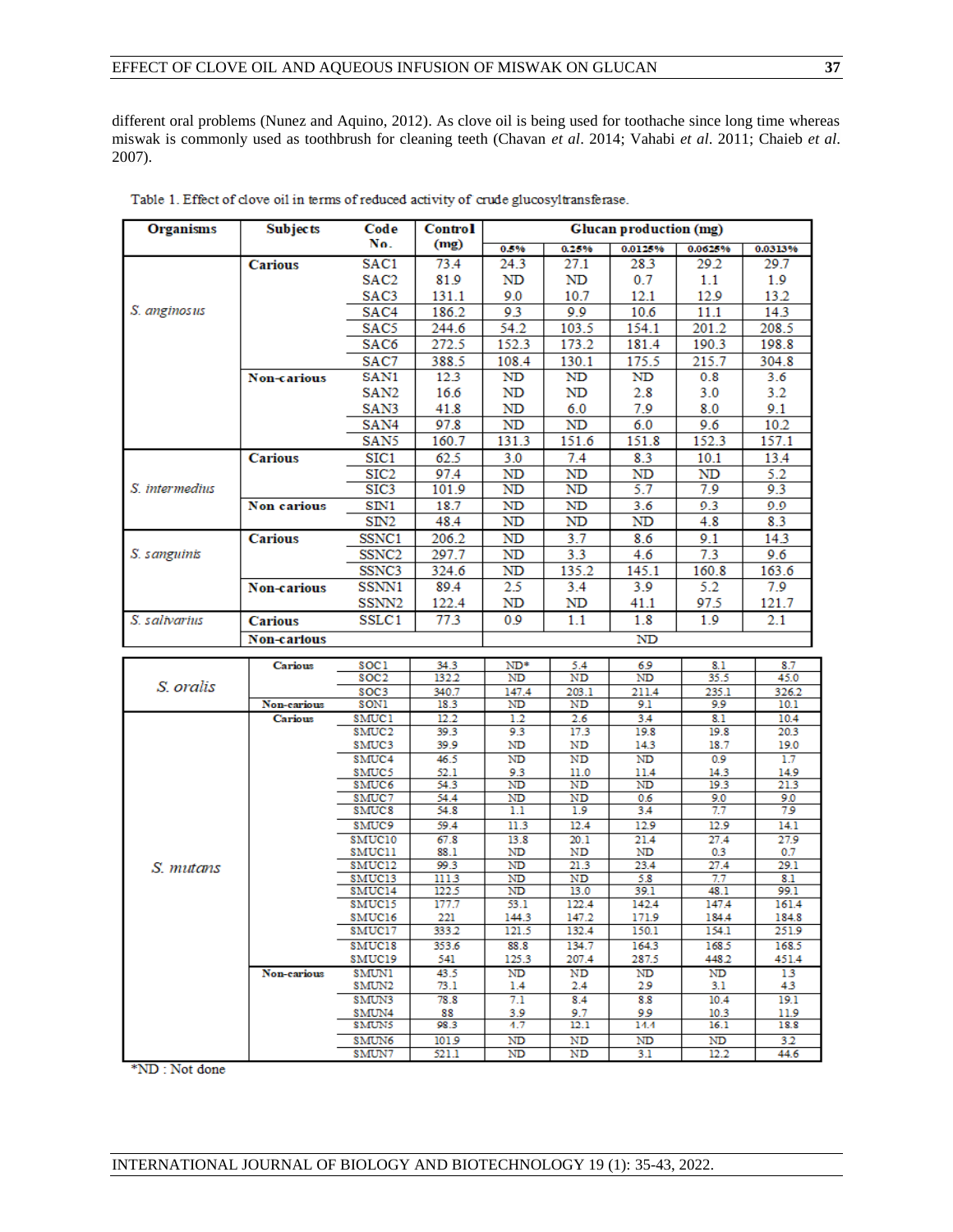| <b>Organisms</b>     | <b>Subjects</b>    | Code                      | <b>Control</b> |               |               |               | Glucan production (mg) |                |                |
|----------------------|--------------------|---------------------------|----------------|---------------|---------------|---------------|------------------------|----------------|----------------|
|                      |                    | No.                       | (mg)           | 10%           | 8%            | 5%            | 2.5%                   | 0.125%         | 0.5%           |
|                      | <b>Carious</b>     | SAC1                      | 73.4           | 69.9          | 71.1          | 71.7          | 72.4                   | 72.9           | 73.1           |
|                      |                    | SAC <sub>2</sub>          | 81.9           | 33.2          | 55.3          | 57.0          | 63.0                   | 66.8           | 69.3           |
|                      |                    | SAC3                      | 131.1          | 87.3          | 92.4          | 99.1          | 99.7                   | 103            | 114            |
| S. amginosus         |                    | SAC4<br>SAC <sub>5</sub>  | 186.2<br>244.6 | 29.1<br>229.9 | 52.1<br>238.4 | 62.6<br>239.7 | 77.4<br>240.4          | 79.3<br>241.6  | 92.4<br>242.9  |
|                      |                    | SAC6                      | 272.5          | 213.4         | 239.9         | 250.8         | 254.9                  | 256.8          | 259.2          |
|                      |                    | SAC7                      | 388.5          | 319.2         | 338.8         | 339.1         | 361.2                  | 364.5          | 369.1          |
|                      | <b>Non-carious</b> | SANI                      | 12.3           | 3.3           | 4.7           | 53            | 5.6                    | 9.1            | 10.7           |
|                      |                    | SAN <sub>2</sub>          | 16.6           | 4.1           | 8.5           | 99            | 10.8                   | 11.4           | 163            |
|                      |                    | SAN3                      | 41.8           | 2.5           | 3.6           | 4.8           | 6.1                    | 8.6            | 9.3            |
|                      |                    | SAN4<br>SAN5              | 97.8<br>160.7  | 13.4<br>154.9 | 45.3<br>156.8 | 49.1<br>157.1 | 80.5<br>157.4          | 82.3<br>159.8  | 84.1<br>160.2  |
|                      | <b>Carious</b>     | SIC1                      | 62.5           | 50.3          | 51.1          | 60.8          | 61.1                   | 61.8           | 62.2           |
|                      |                    | SIC <sub>2</sub>          | 97.4           | 22.5          | 37.9          | 39.7          | 41.8                   | 44.3           | 67.8           |
| S. intermedius       |                    | SIC <sub>3</sub>          | 101.9          | 6.9           | 90.6          | 98.9          | 103                    | 105            | 107            |
|                      | Non-carious        | SIN1                      | 18.7           | 11.3          | 13.2          | 13.6          | 13.7                   | 13.9           | 14.1           |
|                      | <b>Carious</b>     | SIN2<br>SS <sub>NC1</sub> | 48.4<br>206.2  | 9.5<br>32.7   | 17.8<br>66.2  | 28.9<br>80.5  | 29.8<br>83.7           | 30.4<br>105.6  | 44.8<br>137.2  |
| S. sanguinis         |                    | SSNC <sub>2</sub>         | 297.7          | 32.2          | 51.3          | 57.8          | 60.3                   | 67.8           | 69.1           |
|                      |                    | SSNC3                     | 324.6          | 200.8         | 224.1         | 228.3         | 257.7                  | 259.2          | 278.2          |
|                      | Non-carious        | SSNN1                     | 89.4           | 4.7           | 6.2           | 6.4           | 6.4                    | 7.8            | 9.9            |
|                      |                    | SSNN2                     | 122.4          | 111.9         | 113.5         | 119.9         | 120.1                  | 120.7          | 121.9          |
| S. salivarius        | <b>Carious</b>     | SSLC1                     | 77.3           | 11.3          | 12.0          | 12.3          | 13.9                   | 14.0           | 14.4           |
|                      | Non-carious        |                           |                |               |               |               | ND                     |                |                |
|                      | <b>Carious</b>     | <b>SOC1</b>               | 34.3           | 30.2          | 31.5          | 31.9          | 32.1                   | 32.6           | 33.1           |
|                      |                    | SOC <sub>2</sub><br>SOC3  | 132.2<br>340.7 | 90.5<br>298.1 | 91.4<br>300.4 | 96.2<br>311.9 | 98.7<br>318.5          | 109.9<br>333.1 | 119.3<br>337.4 |
| S. oralis            | Non-carious        | <b>SON1</b>               | 18.3           | 14.4          | 15.2          | 16.3          | 16.8                   | 18.1           | 18.1           |
|                      | <b>Carious</b>     | <b>SMUCI</b>              | 12.2           | 9.4           | 10.0          | 10.9          | 11.3                   | 11.9           | 12.0           |
|                      |                    | SMUC2                     | 39.3           | 13.4          | 31.1          | 37.3          | 37.9                   | 38.1           | 38.9           |
|                      |                    | SMUC3                     | 39.9           | 21.5          | 27.8          | 29.1          | 33.1                   | 35.2           | 36.8           |
|                      |                    | SMUC4                     | 46.5           | 13.6          | 35.8          | 41.3          | 41.8                   | 44.8           | 45.3           |
|                      |                    | SMUC5                     | 52.1           | 33.1          | 37.8          | 41.1          | 42.4                   | 46.8           | 51.1           |
|                      |                    | SMUC6                     | 54.3           | 14.4          | 30.5          | 31.4          | 51.8                   | 53.1           | 53.7           |
|                      |                    | SMUC7                     | 54.4           | 11.1          | 20.3          | 29.3          | 33.4                   | 40.3           | 49.8           |
|                      |                    | <b>SMUCS</b>              | 54.8           | 22.1          | 44.3          | 44.9          | 46.3                   | 51.0           | 52.1           |
| S. mutans            |                    | SMUC9                     | 59.4           | 34.1          | 40.2          | 41.1          | 47.2                   | 49.1           | 51.2           |
|                      |                    | S MUC10                   | 67.8           | 33.6          | 45.8          | 49.1          | 57.4                   | 58.2           | 59.1           |
|                      |                    | SMUC11                    | 88.1           | 12.8          | 15.5          | 18.9          | 29.7                   | 53.6           | 66.8           |
|                      |                    | SMUC12                    | 99.3           | 57.1          | 57.4          | 62.1          | 63.4                   | 68.7           | 81.5           |
|                      |                    | S MUC13                   | 111.3          | 50.2          | 66.4          | 68.1          | 69.4                   | 90.5           | 99.5           |
|                      |                    | SMUC14                    | 122.5          | 99.2          | 99.8          | 100.8         | 103.0                  | 107.8          | 121.9          |
|                      |                    | S MUC15                   | 177.7          | 169.9         | 173.0         | 173.1         | 173.8                  | 174.4          | 174.9          |
|                      |                    | S MUC16                   | 221.0          | 209.8         | 211.4         | 213.9         | 217.7                  | 219.3          | 220.4          |
|                      |                    | S MUC17                   | 333.2          | 309.9         | 311.5         | 314.9         | 319.5                  | 324.8          | 329.4          |
|                      |                    | S MUC18                   | 353.6          | 330.4         | 331.8         | 332.2         | 332.9                  | 333.8          | 339.3          |
|                      |                    | SMUC19                    | 541.0          | 524.4         | 527.3         | 530.4         | 534.1                  | 537.3          | 539.8          |
|                      | Non-carious        | <b>SMUNI</b>              | 43.5           | 19.7          | 20.5          | 22.1          | 22.9                   | 27.4           | 29.1           |
|                      |                    | SMUN2                     | 73.1           | 54.1          | 55.3          | 57.5          | 60.5                   | 65.1           | 67.3           |
|                      |                    | SMUN3                     | 78.8           | 42.3          | 52.1          | 54.6          | 61.1                   | 69.4           | 69.9           |
|                      |                    | SMUN4                     | 88.0           | 29.1          | 44.8          | 49.3          | 50.8                   | 51.7           | 59.3           |
|                      |                    | SMUN5                     | 98.3           | 29.7          | 60.3          | 81.1          | 83.7                   | 86.6           | 89.4           |
|                      |                    | SMUN6                     | 101.9          | 4.7           | 5.9           | 44.7          | 46.7                   | 50.2           | 95.6           |
| <b>ATTN: ATTN: 4</b> |                    | SMUN7                     | 521.1          | 5.1           | 61.2          | 73.1          | 99.4                   | 120.7          | 148.0          |

Table 2. Effect of aqueous infusion of miswak on the reduced activity of crude glucosyltransferase

ND: Not done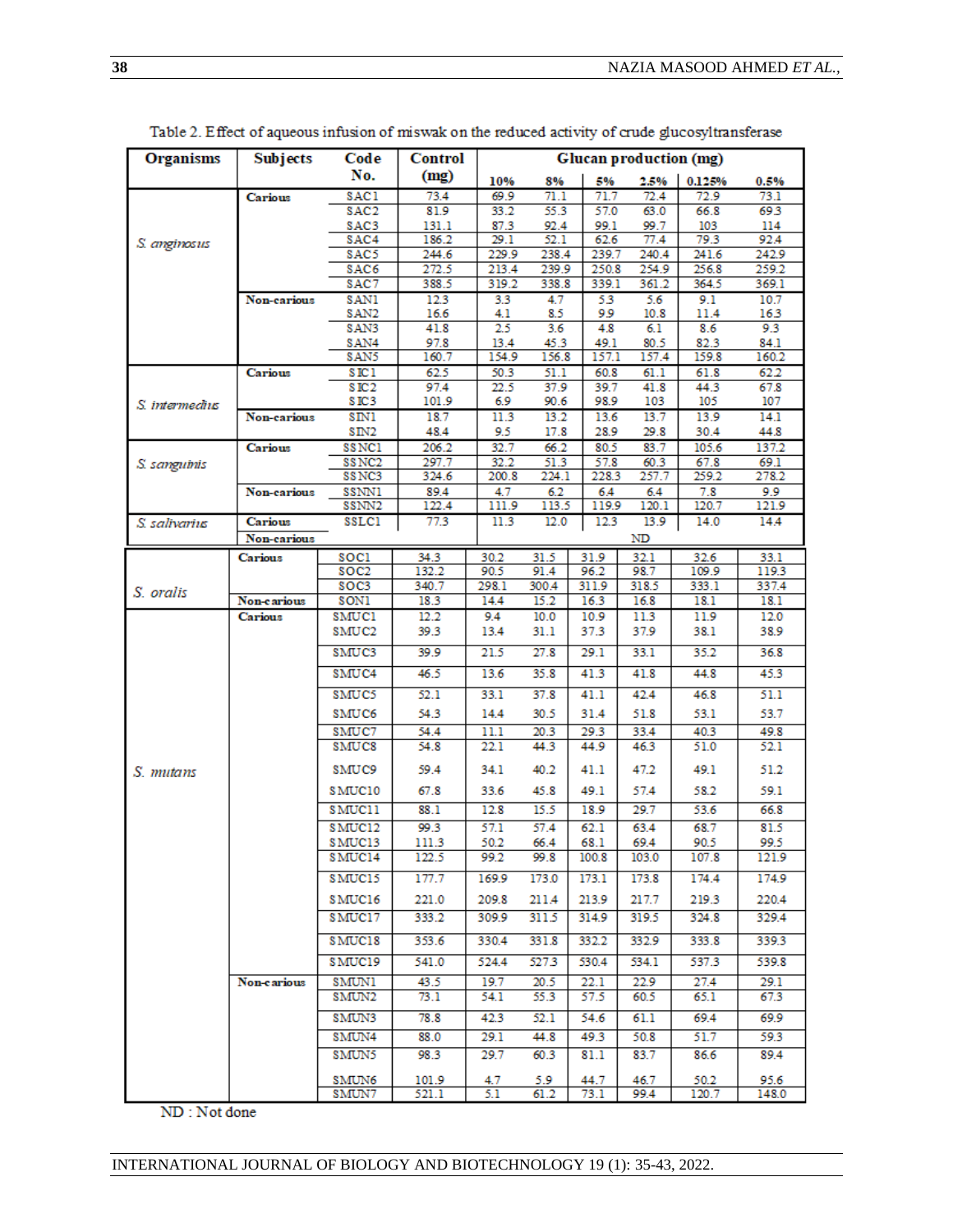|             | S. salvarius.  |                    |              |              | S<br>saveninis |                |             |             | S. intermedius. |             |                |          |             |             |             |             |                |             |            | S. anginosus. |               |                        |                |        | Organisms                       |                            |                                                                                            |
|-------------|----------------|--------------------|--------------|--------------|----------------|----------------|-------------|-------------|-----------------|-------------|----------------|----------|-------------|-------------|-------------|-------------|----------------|-------------|------------|---------------|---------------|------------------------|----------------|--------|---------------------------------|----------------------------|--------------------------------------------------------------------------------------------|
| Non-carious | <b>Carious</b> |                    | Non-carious  |              |                | <b>Carious</b> |             | Non-carious |                 |             | <b>Carious</b> |          |             |             |             | Non-carious |                |             |            |               |               |                        | <b>Carious</b> |        | Subjects                        |                            |                                                                                            |
|             | <b>SSLC1</b>   | <b>CNNSS</b>       | <b>SSNN1</b> | <b>SSNC3</b> | <b>SSNC2</b>   | <b>LONSS</b>   | <b>SIN2</b> | ξ           | នីន             | <b>SIC2</b> | <b>SIC1</b>    | SANS     | <b>SAN4</b> | <b>SANS</b> | <b>SAN2</b> | <b>INVS</b> | <b>SAC7</b>    | <b>SAC6</b> | <b>SAC</b> | SAC4          | SAC3          | <b>SAC2</b>            | SACI           |        | ្ថិត្ត<br>ត្                    |                            |                                                                                            |
|             | に              | $\overline{122.4}$ | 168          | 324.6        | 297.7          | 206.2          | 48.4        | 18.7        | $\frac{181}{2}$ | 17.16       | ξ,             | 160.7    | 97.8        | 41.8        | 16.6        | 123         | 3882           | 272.5       | 244.6      | 186.2         | E             | 81.9                   | 13.4           |        | Control<br>(mg)                 |                            |                                                                                            |
|             | 85.4           | ွိ                 | 8176         | នី           | 89.2           | 84.2           | 108         | 966         | ្ល              | 76.9        | 961            | ی.<br>تا | 8g          | <b>PALI</b> | 12.4        | 13.2        | 11,9           | 44.2        | ి          | 84.4          | ؾ             | Š9,                    | ្ល             | ᇹ      |                                 |                            |                                                                                            |
|             | E,             | ದ                  | 83.1         | یا           | 82.8           | 6/9            | 63.3        | 29.5        | 202             | Ê           | នី             | ಜ        | 53.7        | 91.4        | 48.8        | 61.8        | 12.8           | šč          | Z          | 21            | 29.6          | 32.5                   | ಼              | œ      |                                 |                            |                                                                                            |
|             | β4⊔            | ⊵                  | 92.9         | 29.7         | 908            | g              | 40.3        | 27.3        | 40.7            | 59.3        | ះ              | ಜ        | 49.8        | 88.6        | 40.4        | z           | E              | 쀥           | ≍          | 66.4          | F             | 30.5                   | ≍              | Ù,     |                                 |                            |                                                                                            |
|             | $^{82,1}$      | ಠ                  | 92.9         | 20.7         | 79.8           | 965            | 38.5        | 26.8        | 43.4            | ្អ          | ಜ              | Z        | 11.7        | ິຮູ         | ಜ           | č           | E              | 30.2        | ದ          | 582           | z             | 23.1                   | Ξ              | 25     |                                 |                            |                                                                                            |
| ĕ           | 81.9           | Ξ                  | ξ            | 20.2         | 忌              | 48.8           | 37.2        | 25.7        | 42              | 91FC        | ಧ              | ິຣ       | 139         | દે          | ħΕ          | 26.1        | S              | 27.1        | ದ          | 57.5          | ដូ            | $\overline{\text{ss}}$ | S              | 0.125  | Aqueous infusion of Misyrak (%) | Percentage Reduction in gl | そのです。また大多なのは本「ちゃくどとくこくようなのかない存在なのは、行っていて、そのことであることによっているのです。そのことですが、これはそのことによっているのです。 こうかい |
|             | 81.4           | ິວ                 | 8            | 품            | 76.8           | ؾ              | ಕ           | 24.6        | €               | 106         | င              | ₿        | Ħ           | 77.8        | 5           | Ξ           |                | Яľ          | S          | 10/4          | Ξ             | 154                    | င္ပ            | ៊      |                                 |                            |                                                                                            |
|             | 686            | 0                  | 97.3         | 0            | 0              | 0              | 0           | 0           | 0               | O           | 95.2           | S        | 0           | 0           | 0           | 0           | IJ,            | IJ          |            | $^{8}$        | 93.2          | $\circ$                | 699            | ៊      |                                 |                            |                                                                                            |
|             | 986            |                    | 802          | 184          | 686            | 83             |             | 0           |                 |             | 822            | ă        | 0           | 85.7        | 0           | 0           | 999            | œ           | ម          | Эł.           | $\frac{8}{2}$ |                        | <b>E3.1</b>    | 0.25   |                                 | ucan production            |                                                                                            |
|             | 57.7           | දී                 | 95.7         | ័្ល          | 98.5           | 63             | 0           | 808         | 696             | 0           | 80.8           | ă        | 93,9        | ឌះ          | 83.2        | 0           | $\frac{54}{2}$ | ි           | 브          | 1716          | 808           | 166                    | ៊              | 0.0125 | Clove oil (%)                   |                            |                                                                                            |
|             | 916            | 20.4               | 94,2         | ័្ល          | 97.6           | 92.6           | ěЦ          | 94.2        | 95.7            | 0           | 83.9           | ပ္ပ      | 90.2        | 608         | జ           | 93.5        | ŧ              | S.S         | 17.8       | 94.1          | 802           | 08.7                   | EW3            | 0.0625 |                                 |                            |                                                                                            |
|             | 87.3           | ິຣ                 | õГ           | នី           | 96.8           | 63.1           | 82.9        | 47.1        | 616             | 94.)        | 386            | ಜ        | 89.6        | និ          | 808         | 70.8        | 21.6           | 4.9         | 14.8       | 62.4          | g             | 97.7                   | 969            | 0.0313 |                                 |                            |                                                                                            |

Table 3. Percentage reduction in Glucan production by viridans group streptococci in response to aqueous infusion of Miswak and Clove of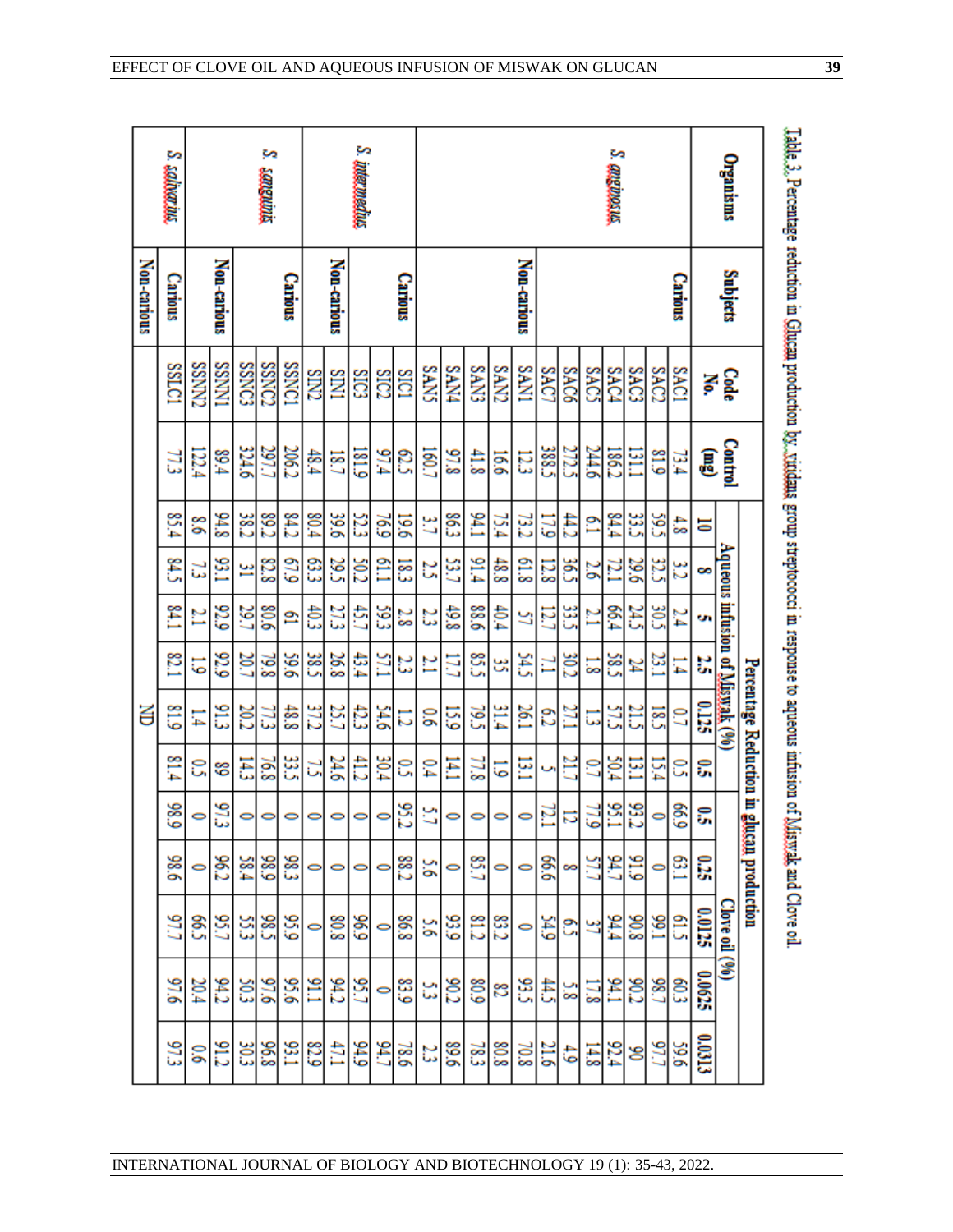|               |                  |                 |              |       |             |                  |               |             |               |                |         |                |               |               |                | S. nutans.     |          |                  |                |              |         |             |       |                   |                          |         |             | S. exelix   |                   |             |            | Organisms                  |                         |  |
|---------------|------------------|-----------------|--------------|-------|-------------|------------------|---------------|-------------|---------------|----------------|---------|----------------|---------------|---------------|----------------|----------------|----------|------------------|----------------|--------------|---------|-------------|-------|-------------------|--------------------------|---------|-------------|-------------|-------------------|-------------|------------|----------------------------|-------------------------|--|
|               |                  |                 |              |       | carious     | Non-             |               |             |               |                |         |                |               |               |                |                |          |                  |                |              |         |             |       |                   | <b>Carious</b>           | carious | Non-        |             |                   | Carious     |            | Subjects                   |                         |  |
| <b>SMUNIS</b> | <b>SMONS</b>     | SNOWS           | <b>SMONA</b> | SMOMS | anding      | <b>ENDNS</b>     | <b>SMUC19</b> | SIQUEIS     | SMUCIT        | <b>SILOUMS</b> | STOODNE | <b>FLOODNS</b> | <b>SMUCI3</b> | <b>SMUCI2</b> | <b>LIDQUES</b> | <b>QLOQUVS</b> | SMUCS    | SAUCS            | SMUC           | <b>SMUC6</b> | SMUCS   | SMUCA       | SMOCS | conus             | SMUCI                    |         | <b>SON1</b> | <b>SOC3</b> | coos              | <b>SOC1</b> |            | Code No.                   |                         |  |
| rizc          | 6 10 I           | 883             | 0.88         | 8.87  | g           | đ,               | 0.115         | 353.6       | 333.2         | 221.0          |         | 32.            | 툐             | 99.3          | <b>E88.1</b>   | 8'19           | 59.4     | $\frac{24.8}{2}$ | <b>ALA</b>     | č            | ă.      | 46.5        | 39.9  | 39.3              | 12,2                     |         | នឹ          | 340.7       | 132.2             | يم<br>م     | 圓          | Control                    |                         |  |
| 506           | 95.4             | 70.4            | ۵            | 16.4  | ×           | $\frac{24.8}{2}$ | Ĕ             | $\tilde{9}$ |               | ĭ              | t,      | 51             | 54.9          | 42.5          | 55.5           | 50.5           | 42.6     | 29.7             | 964            | š            | 56.5    | 70.8        | 46.2  | g                 | ಜ                        |         | 21.4        | 12.6        | 31.6              | 5           | ᇹ          |                            |                         |  |
| 88.3          | 84.3             | 38.7            | t 6          | 83.9  | ИA          | 52.9             | ζá            | ិ           | $\frac{9}{9}$ | 44             |         | 931            | 10,4          | 42.2          | 82.5           | 32.5           | 32.4     | 19.2             | C <sub>2</sub> | 43.9         |         | 23.1        | 30.4  | $\frac{20.9}{20}$ | $\overline{\phantom{0}}$ |         | 5           | 5           | $\frac{30.9}{20}$ | ះ           | 8          |                            |                         |  |
| g             | 26.2             | 5               | 4            | 303   | 21.4        | 49.2             |               | Ö           | ័             | مبا<br>منا     | ្ត      | 7.3            | 38.9          | 57.5          | $^{18.6}$      | 27.6           | 90.9     | Γ81              | 16.2           | 42.2         |         |             |       |                   | Ξ                        |         | E           | ိ           | ςuτ               |             | ÷          |                            |                         |  |
| r             | ZИZ              | 14.9            | ŧ,           | ະແ    | 17.3        | #L'A             | ದ             | ្ង          | t             | U              |         | 능              | ă.            | 56.2          | 503            | 15.4           | 20.6     | 931              | 58.7           | A            | E.      | I0.2        | E     | š                 | 74                       |         | ះ           | $\tilde{e}$ | 25.4              | ి           | ă          | Aqueous infusion of Miswak |                         |  |
| 6.91          | $\frac{8}{20.8}$ | 5               |              | 5     |             | ័                | S             | ă           | 2.6           | ្ល             | ្ច      | 5              | ē             | 30.9          | 39.2           | 14.2           | FШ       |                  | ×              | ដ            | ΣOΙ     | č           | E     |                   | ೮                        |         | E           | ៊           | 591               |             | 0.125      |                            | Reduction in glucan pro |  |
| 5             | ៓                | ۲ő              | ă            |       | œ           | ឌីរ              | ្ល            | ₽           | 5             | ៓              | 91      | ៓              | ē             | 늟             | ă              | 53             | 13,9     |                  | ៓              | w            |         | $\tilde{s}$ | ្ជ    |                   | 5                        |         | Ę           |             | $\frac{8}{9}$     | ؾ           | ្ល         |                            |                         |  |
| 0             | c                | SS <sub>0</sub> | 92.6         | వ     | <b>S8.1</b> | 0                | 76.9          | 74.9        | 63.6          | 34.8           | 70.2    | 0              | 0             | 0             | 0              | ۶              | m        | S                | c              | 0            | S.      | 0           | c     | 194               | 50.2                     |         | c           | 56.8        | 0                 | 0           | ្ល         |                            |                         |  |
| c             |                  | 57.7            | S            | 1.68  | 896         | 0                | L'19          | ని          | 603           | 33.4           | ی<br>آ  | 1768           | 0             | 9.87          | c              | 70.4           | 79.2     | 996              | o              | 0            | 681     | 0           | c     | ă                 | $^{18}$                  |         | 0           | 40.4        | $\circ$           | $5+3$       | <b>SEP</b> |                            | duction (%)             |  |
| 566           |                  | 85.4            | 28.2         | 6.88  | <b>P6.1</b> | 0                | 6.91          | 33.6        | Y,            | 22.3           | 661     | ិនៈ            | 818           | ξ9Ľ           | 0              | 582            | 183      | 83.8             | 636            | 0            | $^{22}$ | 0           | 64.2  | 49.7              | 52                       |         | នី          | 쓺           | 0                 | 79,9        | 0.0125     | Clove oil                  |                         |  |
| L'16          |                  | <b>CSS</b>      | 88.3         | 698   | 82.8        | 0                | E             | 52.4        | និង           | 9.91           |         | 803            | rs6           | 52            | 58.7           | 9.65           | င်္ဂီ    | g                | SS.S           | 54.5         | 97.     | <b>ESS</b>  | 32,2  | 49.7              | 33.7                     |         | ま           |             | 53                | 6.4         | 0.0625     |                            |                         |  |
| 516           | 696              | 6.08            | 58           | 831   | С16         | 97.1             | 9.91          | 52.4        | 24.4          | 16.4           | ះ       | 7.61           | 92.8          | ΣØ            | 566            | 58.9           | رو<br>په | 85.6             | SS.S           | 60.8         | ξĽ      | 96.4        | 52.4  | 48.4              | 14.8                     |         | 44.9        | مح          | g                 | Ĕ           | 0.0313     |                            |                         |  |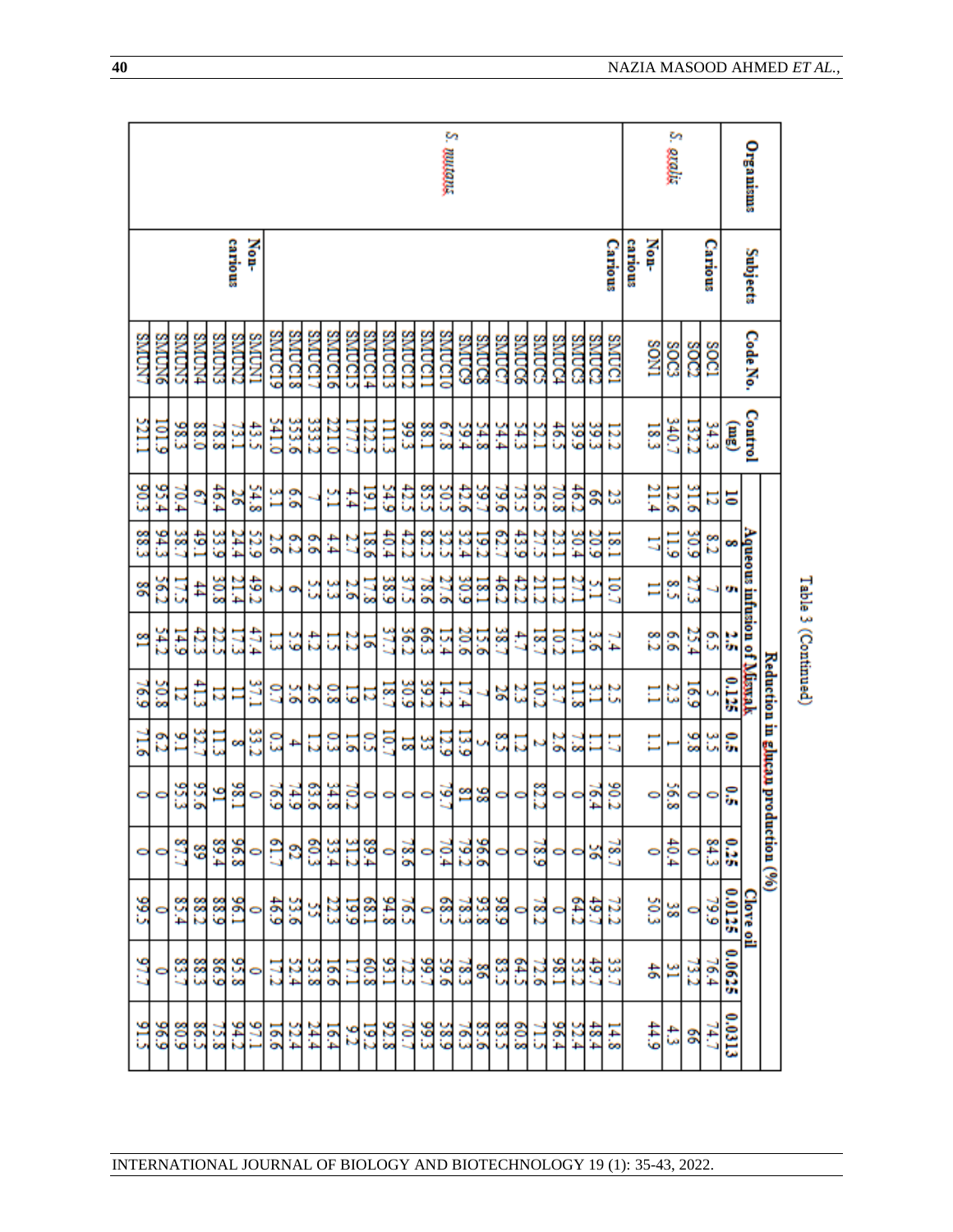| <b>Organisms</b> |          | No. of isolates exhibiting $\geq 80\%$ reduction in glucan amount |                |          |                                    |          |                   |      |                |        |                |  |  |  |  |  |
|------------------|----------|-------------------------------------------------------------------|----------------|----------|------------------------------------|----------|-------------------|------|----------------|--------|----------------|--|--|--|--|--|
|                  |          |                                                                   |                |          | Aqueous infusion of miswak $(\% )$ |          | Clove oil $(\% )$ |      |                |        |                |  |  |  |  |  |
|                  | 10       | 8                                                                 | 5              | 2.5      | 1.25                               | 5        | 0.5               | 0.25 | 0.125          | 0.0625 | 0.0313         |  |  |  |  |  |
| S. anginosus     | 02       | $\Omega$                                                          | 0 <sub>1</sub> | 01       | $\Omega$                           | $\Omega$ | 03                | 03   | 06             | 07     | 05             |  |  |  |  |  |
| S. intermedius   | 01       | $\Omega$                                                          | 0              | 0        | $\Omega$                           | $\Omega$ | 0 <sub>1</sub>    | 01   | 03             | 04     | 03             |  |  |  |  |  |
| S. sanguinis     | 03       | 02                                                                | 02             | 01       | 0 <sub>1</sub>                     | 01       | 03                | 03   | 03             | 03     | 03             |  |  |  |  |  |
| S. salivarius    | 01       | 0 <sub>1</sub>                                                    | 01             | 01       | 0 <sub>1</sub>                     | 01       | 01                | 01   | 0 <sub>1</sub> | 01     | 0 <sub>1</sub> |  |  |  |  |  |
| S. oralis        | $\theta$ | $\Omega$                                                          | $\Omega$       | $\Omega$ | $\Omega$                           | $\Omega$ | 0                 | 01   | $\Omega$       | 0      | $\theta$       |  |  |  |  |  |
| S. mutans        | 03       | 03                                                                | 0 <sub>1</sub> | $\Omega$ | $\Omega$                           | $\Omega$ | 07                | 07   | 08             | 09     | 11             |  |  |  |  |  |

Table 4.Incidence of isolates of VGS exhibiting  $\geq 80\%$  reduction in Glucan amount.

The results are presented in Tables 1,2,3 and 4. Different codes were assigned for respective isolates used in the study i.e. SMUC and SMUN for *S*. *mutans* isolated from carious and non-carious subjects respectively followed by SAC and SAN for *S*. *anginosus*, SSNC and SSNN for *S*. *sanguinis*, SIC and SIN for *S*. *intermedius*, SOC and SON for *S*. *oralis* (04) and SSLC for *S*. *salivarius*. The effects of different concentrations of clove oil (5%, 2.5%, 1.25%, 0.625% and 0.313%) and aqueous infusion of miswak (100%, 80%, 50%, 25%, 12.5% and 5%) were observed on glucan production in terms of reduced activity of GTFs. The concentrations which did not inhibit the growth of VGS were selectedbased on previously reported MICs/MBCs against VGS (Ahmed *et al*. 2012).The GTFs are sucrose metabolizing enzymes that play an essential role in the formation of dental plaque as well as in the sucrose dependent cellular adhesion (Shemesh *et al*. 2006). The production of glucans is catalyzed by GTFs using dietary sucrose. There are three different types of GTFs such as GTFB, GTFC and GTFD. Among types of GTFs, GTFB, GTFC and GTFD are responsible to synthesize insoluble glucans, both soluble and insoluble glucans and only soluble glucans respectively. GTFB and GTFC are of great concern with respect to the virulence of cariogenic organisms and pathogenesis of dental caries (Mandava *et al*. 2019). GTFs are active in nature and found on the surface of cariogenic microorganisms. They are also present in the saliva and salivary pellicle which formed on the surface of tooth in human oral cavity (Koo *et al*. 2003). As shown in Table I, overall, the results of present study showed that the production of glucan by crude GTFs from all oral VGS obtained from carious and non-carious subjects was significantly suppressed in the presence of various concentrations of clove oil. It is might be due to presence of variety of constituents of clove oil. A major component of clove oil is eugenol (90-95%) and other important essential constituents are acetyl eugenol, beta-caryophyllene and vanillin, crategolic acid, tannins (bicornin), methyl salicylate, gallotannic acid, the flavonoidseugenin, rhamnetin, kaempferol, and eugenitin, triterpenoids (oleanolic acid, campesterol and stigmasterol), and several sesquiterpenes(Uddin *et al*. 2017).

Few promising results are mentioned here. Like, in case of *S*. *anginous* obtained from carious subjects, glucan production of SAC2, SAC4 and SAC3 were strongly reduced by concentrations of clove oil as compared to the control used in the study. For *S*. *anginous* isolated from non-carious subjects, glucan production of SAN1, SAN2, SAN3 and SAN4 were significantly decreased. As far as *S*. *intermedius*, *S*. *sanguinis*, *S*. *salivarius* and *S*. *oralis* are concerned, a significant reduction in glucan synthesis by crude GTFs was found at all concentrations of clove oil. The results of present study suggest the clove oil is very effective for oral VGS. Except in few cases, glucan production was strongly reduced from different species of *S*. *mutans* obtained from carious (SMUC1 to SMUC15, SMUC19) and non-carious subjects (SMUN1 to SMUN7) (Table 1).

In case of aqueous infusion of miswak, the results of present study revealed that it did not show strong effects as compared to clove oil. Overall, all concentrations of aqueous infusion of miswak were gradually reduced the glucan synthesis and activity of GTFs but significant results were noted from 100% and 80% concentrations. Both concentrations promising results but their effectiveness varied specie to specie (Table 2). This might be due to bioactive contents of miswak. Constituents of miswak have potential to inhibit glucan production in terms to reduce GTFs activity. The effectiveness of miswak is related to the presence of benzyl isothiocyanate, sulfur, alkaloids (saladorine), tannis and chloride. The miswak also contains other few chemical components such as tri-methyamin, salvadrin, fluoride, silica, mustard, vitamin C, calcium, and phosphorous. Although effects of miswak was not much stronger than clove oil but present study could say that miswak containing mouth rinse could be considered as a suitable oral hygiene alternative for use in subjects of all ages, socioeconomic backgrounds, and health conditions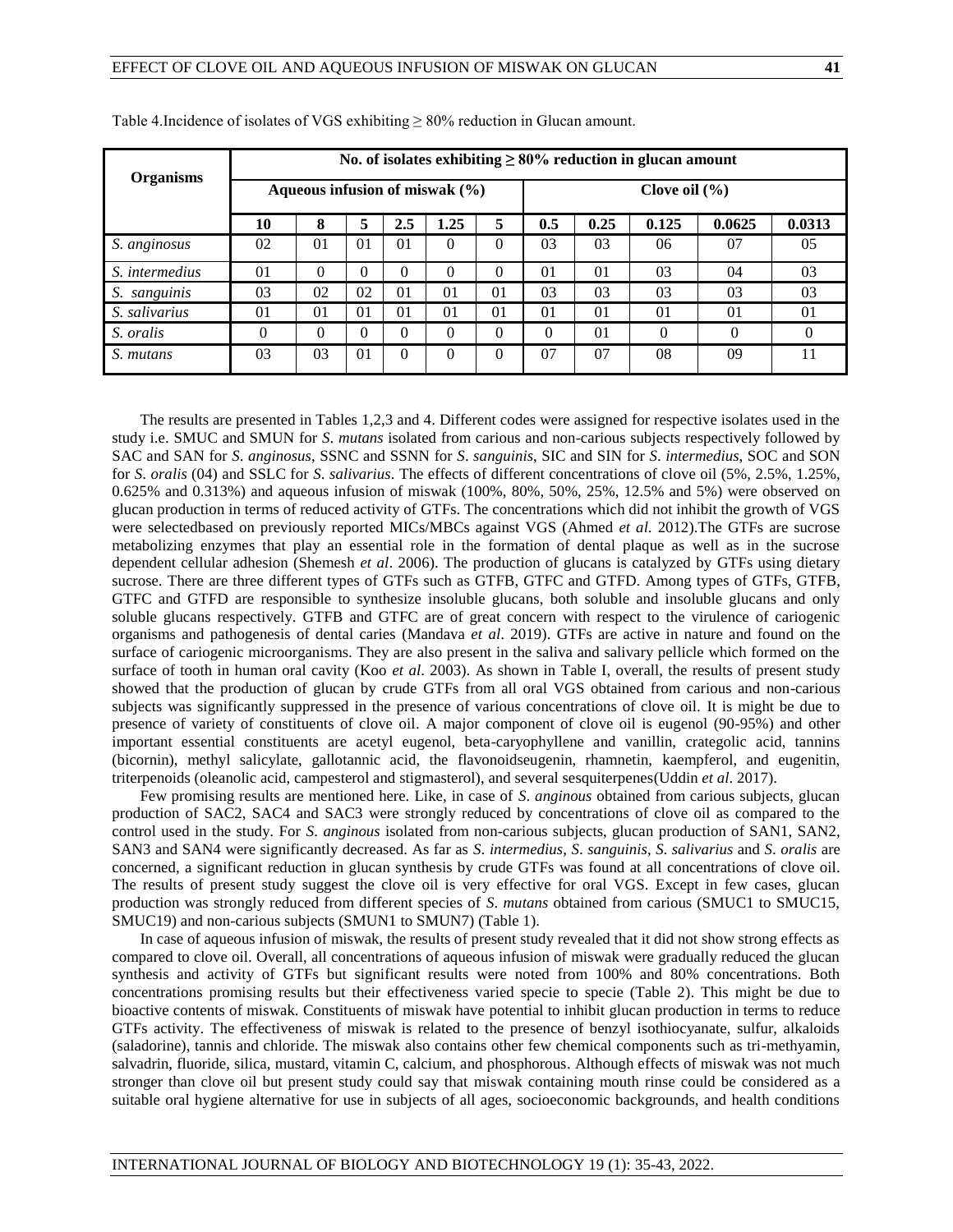especially as a long-term measure due to its safety, efficacy, cost-effectiveness, availability, and ease of use (Jassoma *et al*. 2019).

In the present study, all the selected concentrations exhibited varying degree of reduction in glucan production (Table 3). However, the effect of clove oil was stronger than aqueous infusion of miswak for inhibiting glucan production as most of the concentrations of clove oil reduced  $\geq 80\%$  glucan production % in a dose dependent manner (Table 4).

## **CONCLUSION**

The results of present study suggest that clove oil, compared to aqueous infusion of miswak strongly inhibit the GTFs and glucan producing properties of most of species of VGS. But still further research studies are necessary to be clarifying the active constituents of clove oil and other plants responsible for such biomolecular activities to suppress or inhibit GTFs and glucan production by VGS as well as to improve the quality of treatment for dental caries and many oral disorders.

#### **REFERENCES**

- Agarwal, R., C. Singh, R.Yeluri and K. Chaudhry (2014). Prevention of dental caries measures beyond fluoride. *Oral Hygiene and Health*, 2(1): 1-6.
- Ahmed, H., N. Ahmed, J.M. Dar and U. J. Mohammad (2012). Ethnobotany, pharmacology and chemistry of *Salvadora persica* L.A review. *Research in Plant Biology*, 2(1): 22-31.
- Baron, E. J., L.R. Peterson and S. M. Finegold (1994)..*Bailey & Scott's, Diagnostic Microbiology*, 9<sup>th</sup> Edition. The C.V Mosby Company, pp. 333-351.
- Chaieb, K., H. Hajlaoui, T. Zmantar, A.B. Kahla-Nakbi, M.Rouabhia, K.Mahdouani and A.Bakhrouf (2007). The chemical composition and biological activity of clove essential oil, *Eugenia caryophyllata* (*Syzigium aromaticum* L. Myrtaceae): a short review. *Phytother Res*., 21:501-506.
- Chavan, N. S., R.D. Phadtare and T. B.Chavan (2014). Effect of aqueous extracts of different medicinal plants on control of *S*. *mutans*. 4(4): 1072-1081.
- Figueiredo, N. L., S. R. M. M.De Aguiar, P.L. Fale, L. Ascensao, M.L.M. Serralheiro and A. R.Lino (2010). The inhibitory effect of *Plectranthus barbatus* and *Plectranthus ecklonii* leaves on the viability, glucosyltransferase activity and biofilm formation of *Streptococcus sobrinus* and *Streptococcus mutans*. *Food Chemistry*, 119: 664- 668.
- Jassoma, E., L. Baeesa and H. Sabbagh (2019).The antiplaque/anticariogenic efficacy of *Salvadora persica* (Miswak) mouthrinse in comparison to that of chlorhexidine: a systematic review and meta-analysis. *[BMC Oral Health](https://bmcoralhealth.biomedcentral.com/)* (19):2383.
- Koo, H., P.L. Rosalen, J. A. Cury, Y. K. Park and W. H. Bowen (2003). Effects of compounds found in propolis on *Streptococcus mutans* growth and on glucosyltransferase activity. *Antimicrobial Agents and Chemotherapy,*  46(5): 1302-1309.
- Kouidhi, B., T. Zmantar and A. Bakhrouf (2010). Anticariogenic and cytotoxic activity of clove essential oil (*Eugenia caryophyllata*) against a large number of oral pathogens. *[Annals of Microbiology](https://link.springer.com/journal/13213)*, 60: 599-604.
- Mandava, K., U.R. Batchu, S. Kakulavaram, S. Repally, I. Chennuri, S. Bedarakota and N. Sunkara (2019). Design and study of anticaries effect of different medicinal plants against *S*. *mutans*glucosyltransferase. *BMC Complementary and Alternative Medicine*, 19: 197-205.
- Masumoto, K., K. Yamashita, A. Yoshida, S. Hayashi, Y. Machida and T. Nagai (1987). Production and physicochemical properties of water insoluble glucan from *Streptococcus mutans*.*Chem Pharm Bull*., 35(9): 3813-3821.
- Nunez, L. and M. D. Aquino (2012). Microbicide activity of clove essential oil (*Eugenia caryophyllata*). *Brazilian Journal of Microbiology*, 43(4): 1255-1260.
- Pandey, A. and P. Singh(2011).Antibacterial activity of *Syzygium aromaticum* (clove) with metal ion effect against food borne pathogens. *Asian J Plant Sci Res*., 1(2): 69-80.
- Shemesh, M., A. Tam, M. Feldman and D. Steinberg (2006). Differential expression profiles of *Streptococcus mutansftf, gtf* and *vic* R genes in the presence of dietary carbohydrates at early and late exponential growth phases. *Carbohydrate Research*, 341(12): 2090-2097.
- Uddin, A., M. Shahinuzzaman, S.Rana and Z. Yaakob (2017). Study of chemical composition and medicinal properties of volatile oil from clove buds (*Eugenia caryophyllus*). *IJPSR*, 8(2): 895-899.
- Vahabi, S., E. Najafi and S. Alizadeh (2011).*In vitro* antimicrobial effects of some herbal essences against oral pathogens. *Journal of Medicinal Plants Research*, 5(19): 4870-4878.